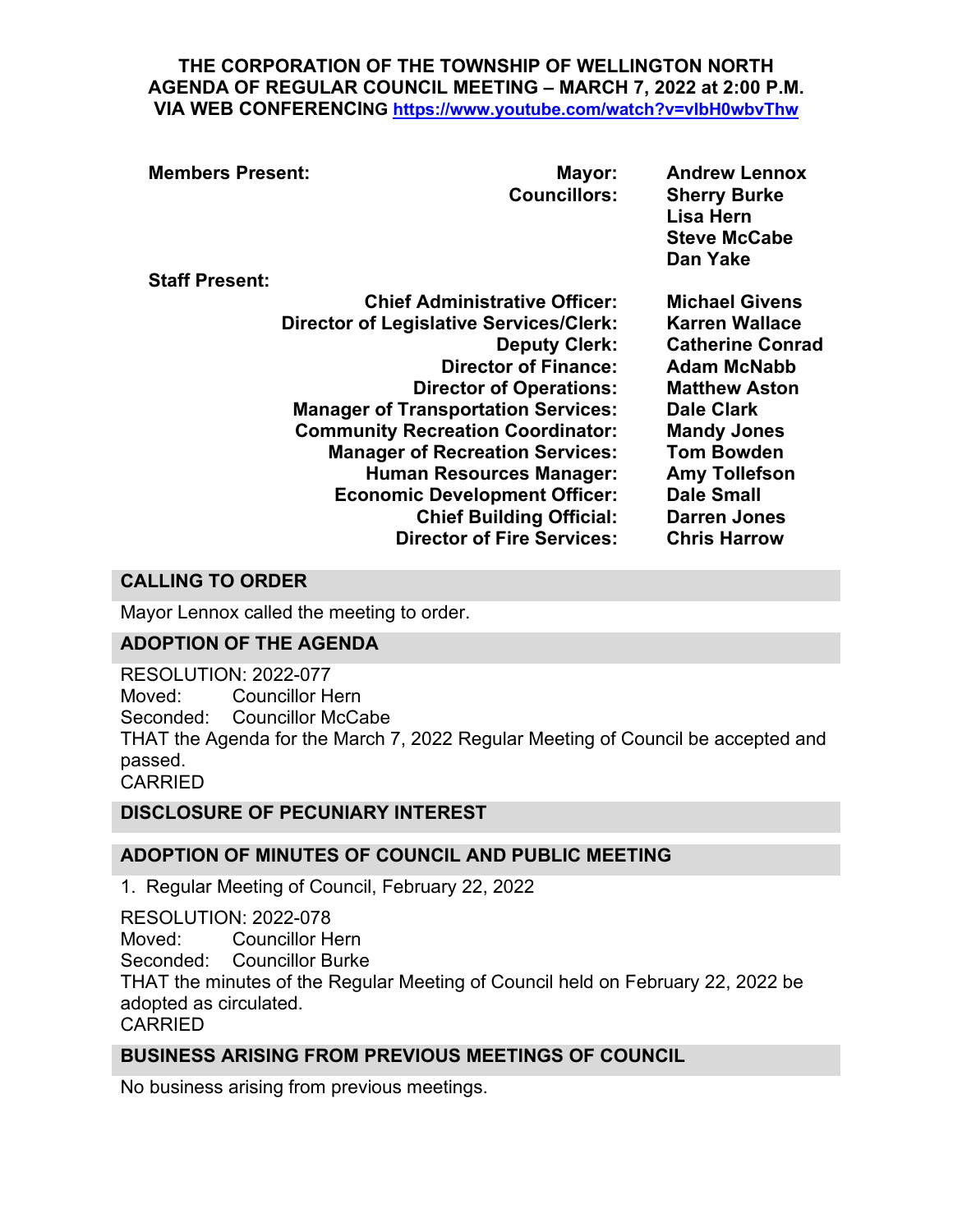#### **IDENTIFICATION OF ITEMS REQUIRING SEPARATE DISCUSSION**

1b, 1c, 2a, 4a, 4b, 4c

#### **ADOPTION OF ALL ITEMS NOT REQUIRING SEPARATE DISCUSSION**

RESOLUTION: 2022-079

Moved: Councillor Burke

Seconded: Councillor Yake

THAT all items listed under Items For Consideration on the February 22, 2022 Council agenda, with the exception of those items identified for separate discussion, be approved and the recommendations therein be adopted:

THAT the Council of the Corporation of the Township of Wellington North receive the minutes of the Arthur 150 Committee meeting held on February 9, 2022.

THAT the Council of the Corporation of the Township of Wellington North receive the Vendor Cheque Register Report dated March 1, 2022.

THAT the Council of the Corporation of the Township of Wellington North receive the Grand River Conservation Authority 2022 Budget Package and the 2022 Summary of Municipal Levy.

#### CARRIED

## **CONSIDERATION OF ITEMS FOR SEPARATE DISCUSSION AND ADOPTION**

RESOLUTION: 2022-080

Moved: Councillor Hern

Seconded: Councillor McCabe

THAT the Council of the Corporation of the Township of Wellington North receive the minutes of the Saugeen Valley Conservation Authority Annual Meeting held on January 20, 2022.

CARRIED

RESOLUTION: 2022-081

Moved: Councillor Hern

Seconded: Councillor Burke

THAT the Council of the Corporation of the Township of Wellington North receive the minutes of the Wellington North Cultural Roundtable meeting held on February 24, 2022.

CARRIED

RESOLUTION: 2022-082

Moved: Councillor McCabe

Seconded: Councillor Yake

THAT the Council of the Corporation of the Township of Wellington North receive for information Report EDO 2022-009 being an update on the Business Retention & Expansion Program and specifically the Wellington County BR+E Implementation Fund.

CARRIED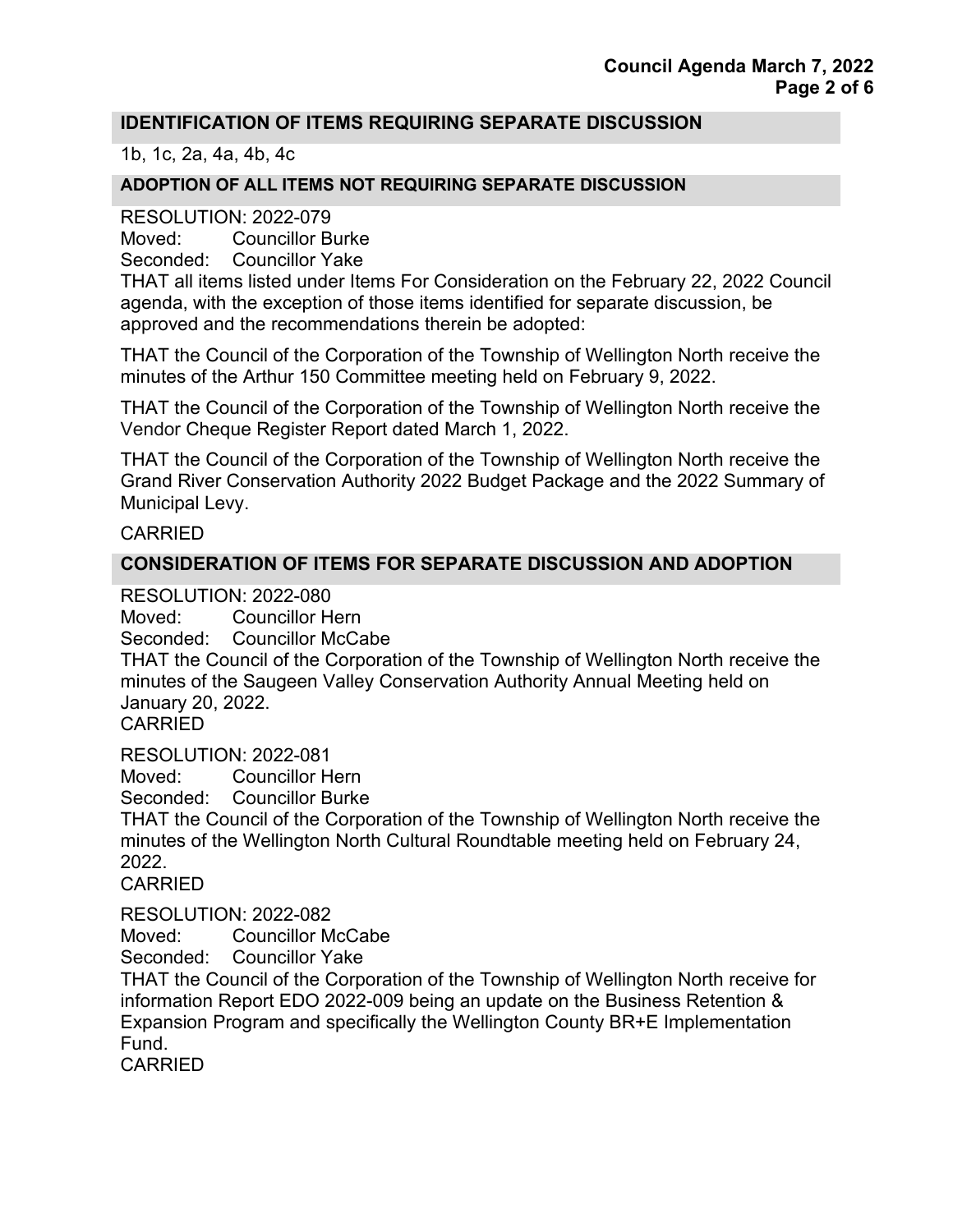RESOLUTION: 2022-083

Moved: Councillor McCabe

Seconded: Councillor Burke

THAT the Council of the Corporation of the Township of Wellington North receive Report OPS 2022-008 being a report on the purchase of a sidewalk machine and grader;

AND FURTHER THAT Council award the supply of the new sidewalk machine to Premier Equipment Ltd. at a cost of \$70,629.90 plus applicable taxes;

AND FURTHER THAT Council award the supply of the new grader to Brandt Tractor Ltd. at a cost of \$498,550.00 plus applicable taxes;

AND FURTHER THAT Council authorize the Director of Operations, or their designate, to sign any agreements necessary to make the purchase. CARRIED

RESOLUTION: 2022-084

Moved: Councillor Hern

Seconded: Councillor McCabe

THAT the Council of the Corporation of the Township of Wellington North receive for information the January 10, 2022 Blue Sky Energy Engineering & Consulting Inc. Review of the 2016 Arthur WWTP Class EA – Summary of the Basis of Development of the Design ADF of 2,300 m3/d. CARRIED

RESOLUTION: 2022-085

Moved: Councillor Yake

Seconded: Councillor Burke

THAT the Council of the Corporation of the Township of Wellington North receive Report OPS 2022-010 being a report on the award of the Township's 2022 Asphalt Program;

AND FURTHER THAT Council award the Township's 2022 asphalt program to The Murray Group Limited at a project cost of \$1,268,565.80 plus applicable taxes;

AND FURTHER THAT Council direct staff to increase the budget associated with the Township's 2022 asphalt program by an additional \$490,500 being funded from the Capital Infrastructure Reinvestment Reserve Fund (\$300,000), and unallocated 2022 OCIF Contributions (\$190,500);

AND FURTHER THAT Council authorize the Director of Operations or their designate to sign any necessary agreements with the successful bidders to execute this project. DEFERRED

#### **NOTICE OF MOTION**

No notice of motion tabled.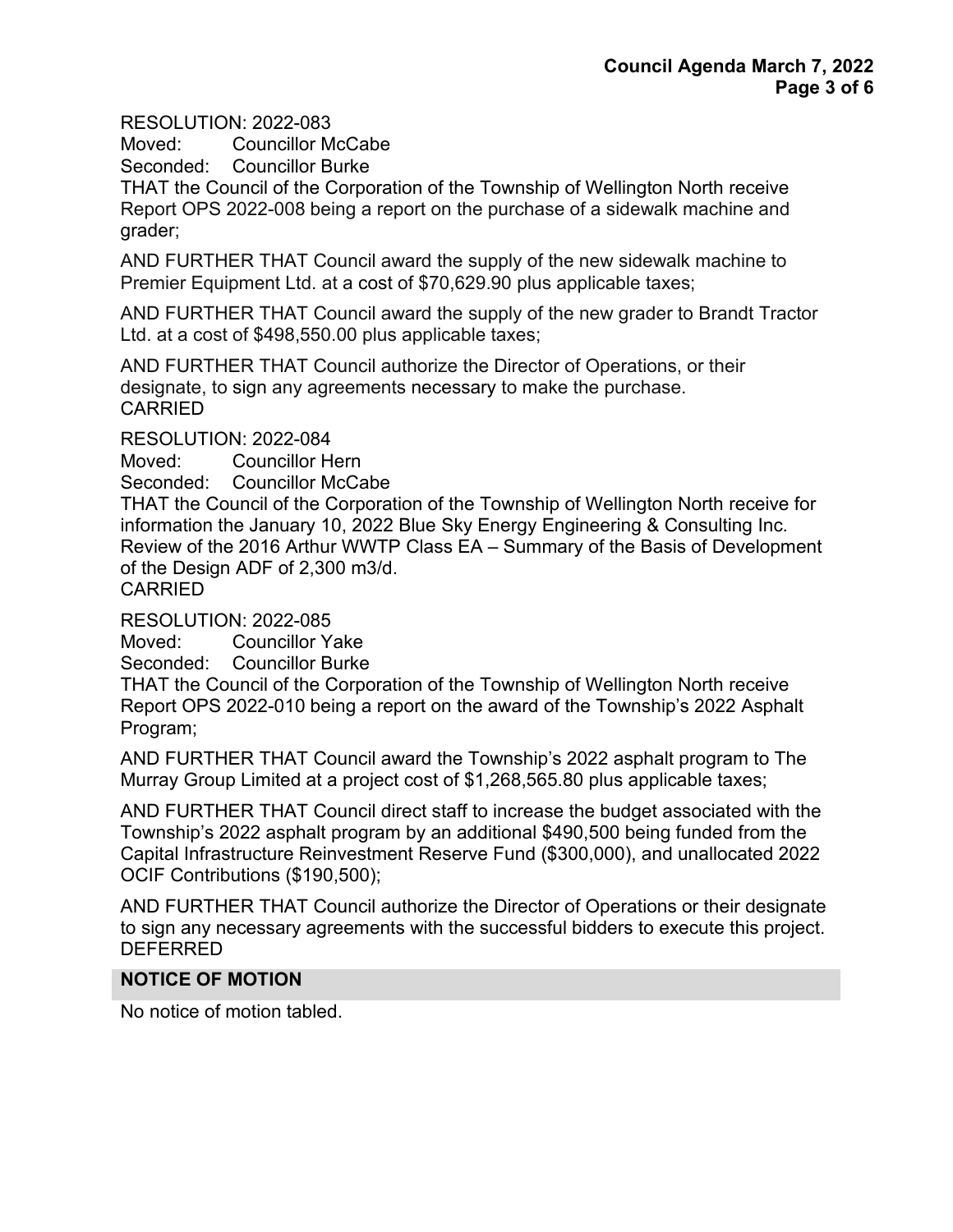#### **COMMUNITY GROUP MEETING PROGRAM REPORT**

Councillor Yake (Ward 1):

- Update regarding Louise Marshall Hospital and surrounding hospitals
	- The number of patients being admitted with Covid continues to decrease within the region. Current occupancy at the three sites is about 97%. We continue to admit patients from Waterloo Regional partners; however, those requests have started to slow down. As of last week, there were fifteen staff that had tested positive for Covid and there were fifteen in self isolation. That represents about 5% of the overall staff and is not impacting the ability to provide care or services.
	- The Covid-19 assessment and vaccination centre in Harriston has been closed. PCR testing services for those who are eligible and vaccinations for anyone in need have been relocated to the Louise Marshall Hospital effective March 1st.
	- The three sites, Louise Marshall in Mount Forest, Palmerston Hospital and Groves Memorial in Fergus, have all resumed surgical and other procedures at about 70% capacity, as directed by the Province. Plans are being put in place with local specialists to deal with the backlog.
	- Physician recruitment, especially in Mount Forest, is a particularly high priority. The hospital has reassigned Alison Armstrong to lead these efforts once again.
	- In December 2021 the Ministry of Health announced that there would be base operating funds for fifteen new MRI machines as part of their Phase 2 Funding. Hospitals were invited to submit business cases, and on January 20<sup>th</sup> Wellington Health Care Alliance submitted a business case for MRI funding to be located at the Palmerston and District Hospital site. The review concluded there was no MRI machine within a 70 km radius of Palmerston and District Hospital and a space is available to support an MRI. The Ministry indicated that business cases approved for funding will receive notice no later than March 31<sup>st</sup>. Dale Small, EDO, advised that the Palmerston and District Hospital Foundation has fundraised for an MRI machine.
	- Board and Committee meetings continue to be held virtually. At the February  $8<sup>th</sup>$  meeting three new board members were welcomed. The next Board meeting is March 29<sup>th</sup> where they will receive the results of a recently completed employee survey. It is hoped the Annual General Meeting will be held in person and is scheduled for June 21<sup>st</sup>.

Councillor Burke (Ward 2):

- Mount Forest Aquatics Ad-Hoc Committee met last week. They discussed events that they are hoping to host as things continue to open.
- The Mount Forest Fireworks Festival will happen this year, and with the Arthur 150<sup>th</sup> Anniversary it will be a busy summer.
- The Louise Marshall Hospital Foundation Gala will be held in June.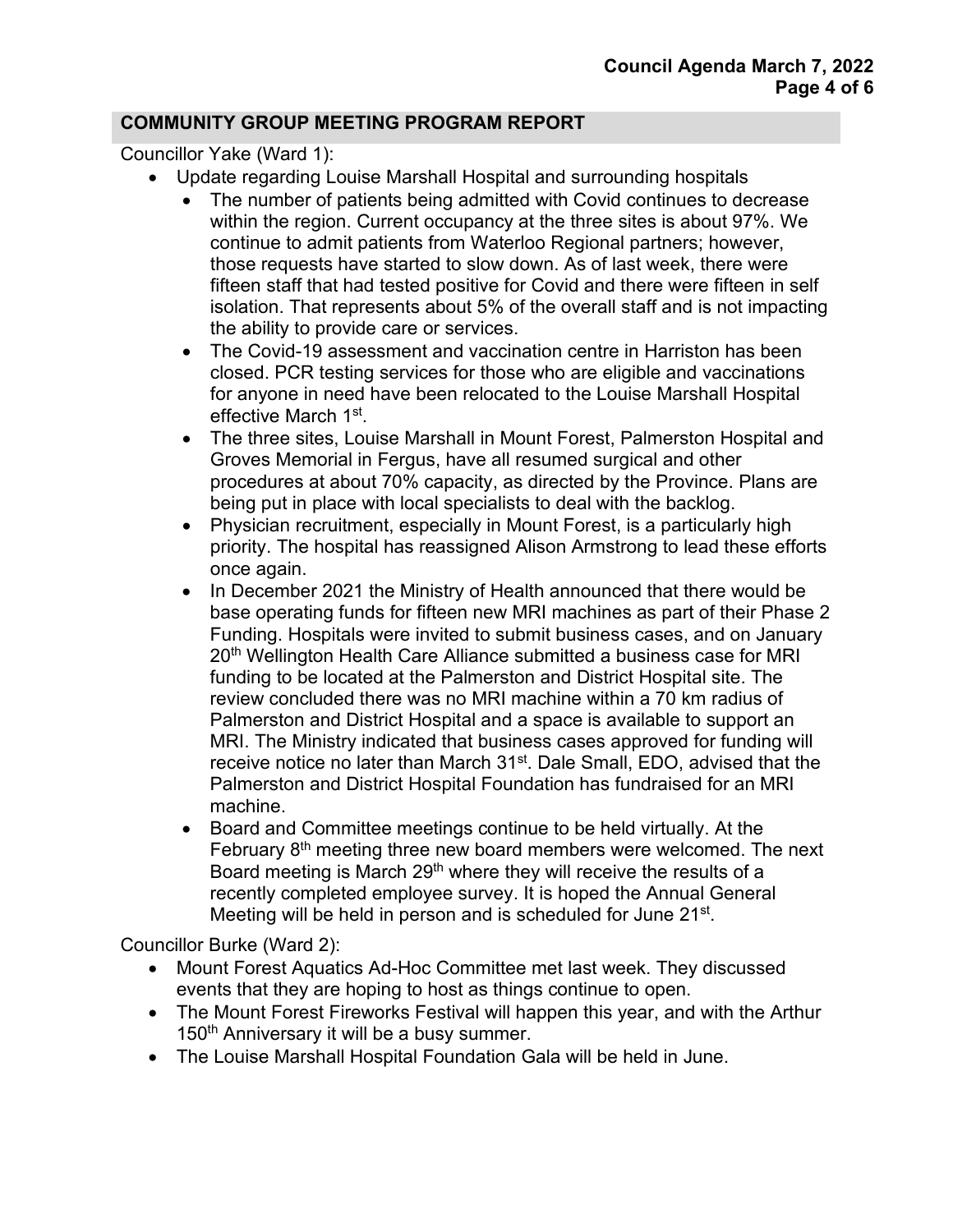Councillor Hern (Ward 3):

• Stacy Stevenson has resigned as Administrator for Arthur Chamber of Commerce and BIA. They are looking to hire someone for the joint position with the Arthur BIA.

Councillor McCabe (Ward 4):

- A Physician Recruitment meeting was held at noon today, however Councillor McCabe was unable to attend but will be requesting an update later this week.
- Attended a SVCA Meeting.

Mayor Lennox:

• Update on meetings held in the past couple years with Mayors and CAO's across the County with the Medical officer of Health, paramedic service and police. This morning's meeting was declared the last meeting unless there is a reason to reconvene. There are still some vaccination clinics going on; however, the large-scale vaccination clinics will scale down for the time being. There is concern of a resurgence of Covid-19 in the fall so there may have to clinics held in the late summer.

## **BY-LAWS**

- a. By-law Number 034-22 being a by-law to dedicate certain lands as part of the public highway (Eastridge Landing Phase 3)
- b. B-law Number 035-22 being a by-law to dedicate certain lands as part of the public highway (South Water Street)

RESOLUTION: 2022-086

Moved: Councillor McCabe

Seconded: Councillor Hern

THAT By-law Number 034-22 and 035-22 be read a First, Second and Third time and enacted.

CARRIED

#### **CULTURAL MOMENT**

• A continuation of the February 22 cultural moment celebrating spinning wheels in the past and now

## Spinning Fibre

As with any hobby or craft, nothing seems simple, as there are always so many facets to explore and enjoy. It's the same with spinning. Many decisions to make – starting with the end product. What are you planning on making? That decided, what type of fibre do you need? Blended or not? How thin or thick – how many plies will that be? What colour? A fleece from any animal will need to be cleaned. A hand-spinner will look for a fleece that is as clean as possible. When washing, the staples should not be agitated in order to avoid felting.

The staples can be spun from the actual staple, but most spinners either comb or card the staples, using hand carders or a drum carder, to separate the fibres. It's at this point, that more than one fibre is blended if desired. The advantage is that it can